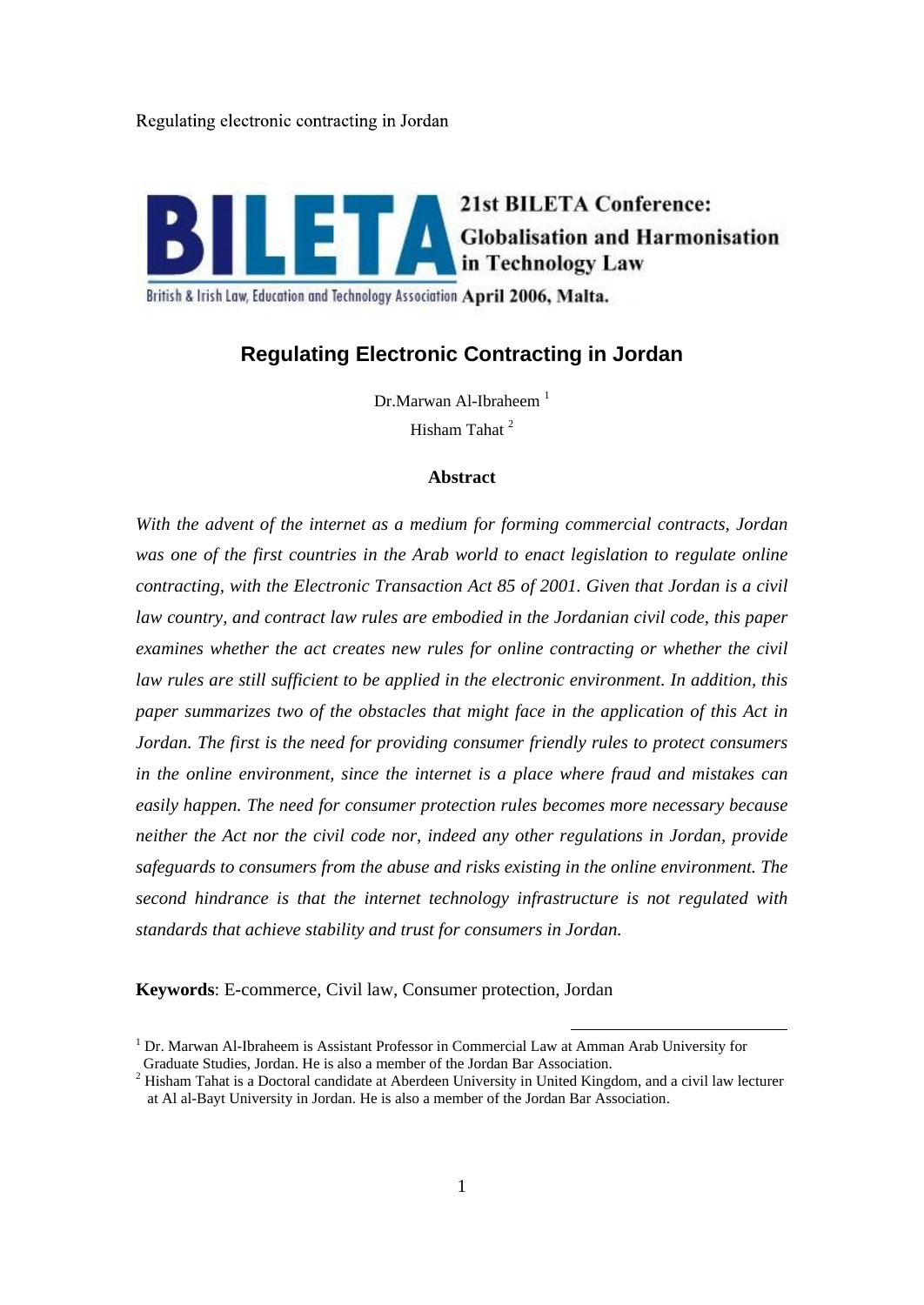## **1. Introduction**

The twenty-first century has brought with it a new electronic environment for forming commercial contracts and with this new environment have emerged new methods of making contracts. The use of Email and websites are now popular methods for forming valid contracts, but these new ways of making contracts are not without legal concerns. Many issues may arise in online contracting. Deciding when and where online contract is formed and the interaction of electronic agents are the best examples of legal concerns that arise in online contracting. The question that arises here is how we should regulate the legal problems occurring in online contracting. Another way of asking this question is whether we need new rules to govern the issues arising in online contracting or whether the traditional civil law rules are sufficient to regulate these issues.<sup>3</sup>

The method of answering this question will be by exploring the harmonization between the contracting rules in the Electronic Transaction Act and those in the Civil Code. This will be discussed in the first part of this paper. The second part seeks to explain two main obstacles facing the development of electronic commerce in Jordan. The first obstacle is the absence of consumer protection instruments either in the Electronic Transaction Act or in the Civil Code to protect online consumers. The second is a lack of an established legal framework for internet technology infrastructure when doing business through online stores and for regulating the internet service providers (ISPs) as it is the case in Europe for example.

<sup>&</sup>lt;sup>3</sup> By traditional contract rules, we mean the rules that embodied in the Jordanian Civil Code 1976. This Code is the main legislation in areas of private law in general and law of obligations in particular in Jordan. This Act was enacted in 1976 and came into force in 1/1/1977. It replaced and superseded the previous Ottoman Civil Code (Al- Majalah) of 1877.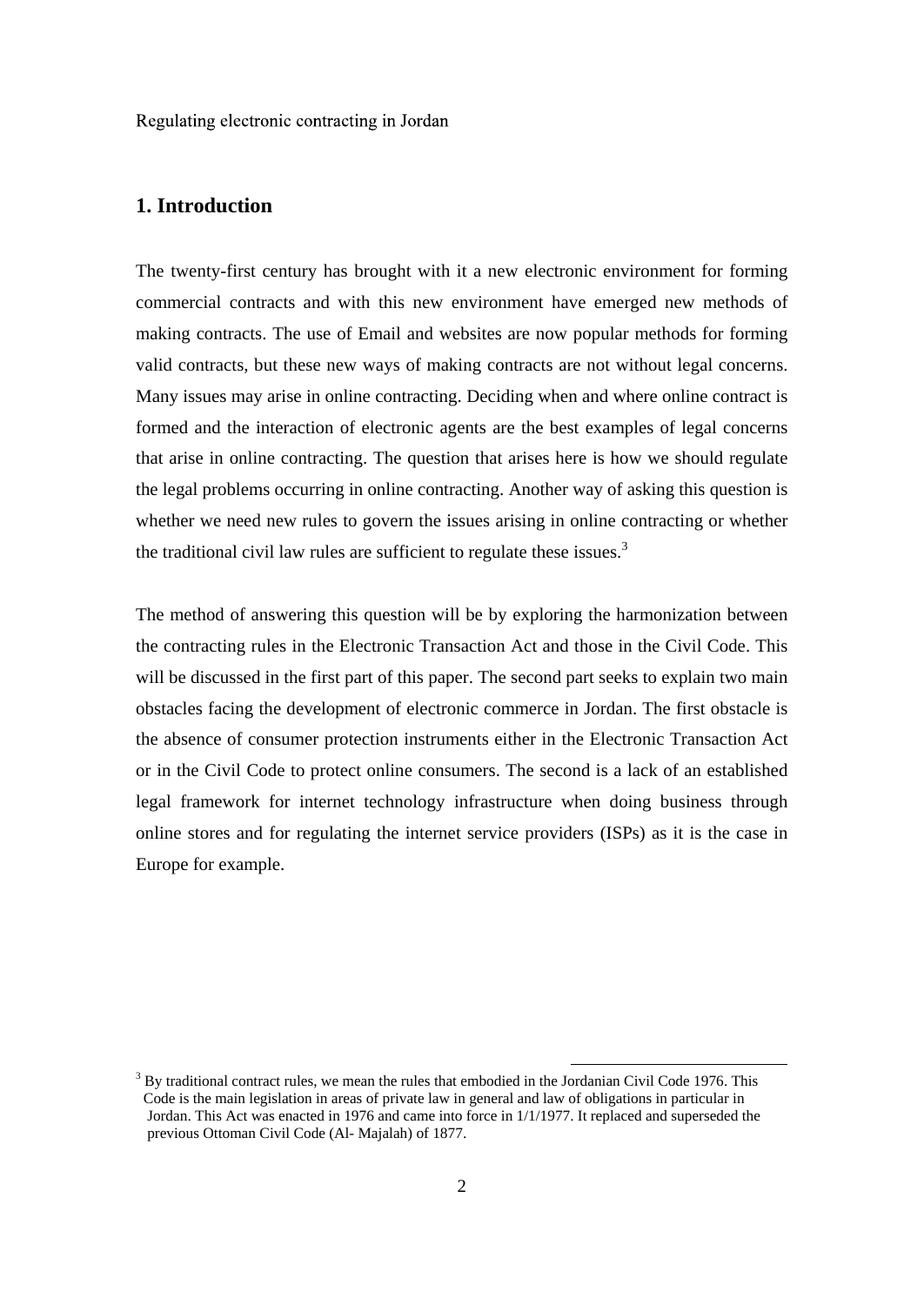## **2. The application of the Electronic Transaction Law**

Like most countries all over the world that have enacted legislation in respect to E commerce, Jordan has introduced the Electronic Transaction  $Law<sup>4</sup>$  (ETL) to regulate  $^{4}$  (ETI) to requiete (ETL) to regulate electronic commerce. This Law is considered as special legislation that applies to transactions conducted by the internet. Courts should govern online contracting issues according to this Act. However, this does not necessarily mean the exclusion of the application of other laws. Traditional contracting rules in the Jordanian Civil Code can still be applied where there is no provision to regulate the issue in the ETL.<sup>5</sup>

The Electronic Transaction Law has a broad application in respect to transactions carried out over the internet, applying to all kinds of transactions. Transactions such as computer information transactions or those related to the sale of goods and services are regulated under the scope of this Law. Also the scope of the Act applies to all the parties that make online transactions. This means that this Law governs consumer to consumer contracts (C2C); business to consumer contracts (B2C) and business to business contracts  $(B2B)$ .<sup>6</sup> In addition, the Act governs Transactions "approved by any governmental department or official institutions, in whole or in part". <sup>7</sup>

Nonetheless, this act like the UNCITRAL<sup>8</sup> requires explicit consent from both of the requires explicit consent from both of the parties that they are going to conduct their transaction using the internet. Article 5/A of the Electronic Transaction Law states that "Unless a provision in this Law states otherwise, the provisions of this Law shall apply to the transactions on which the parties thereto agree to implement the transactions thereof through electronic means."

This scope, even it gives the act the merit for regulate all the commercial activities on the net, but it goes far from the essential goal of its application. The Act should essentially govern electronic contracts formed essentially between two main parties at the

 $4 \text{ Electronic Transactions Law No.}$  (85) Of 2001

<http://www.bakernet.com/ecommerce/e-transactions%20law.doc> . Accessed Feb 2006<br><sup>5</sup> Art. 3/a<br><sup>6</sup> Art 4/A

<sup>&</sup>lt;sup>6</sup> Art 4/A.<br><sup>7</sup> Art.4 /B of the Act.<br><sup>8</sup> [www.uncitral.org](http://www.uncitral.org)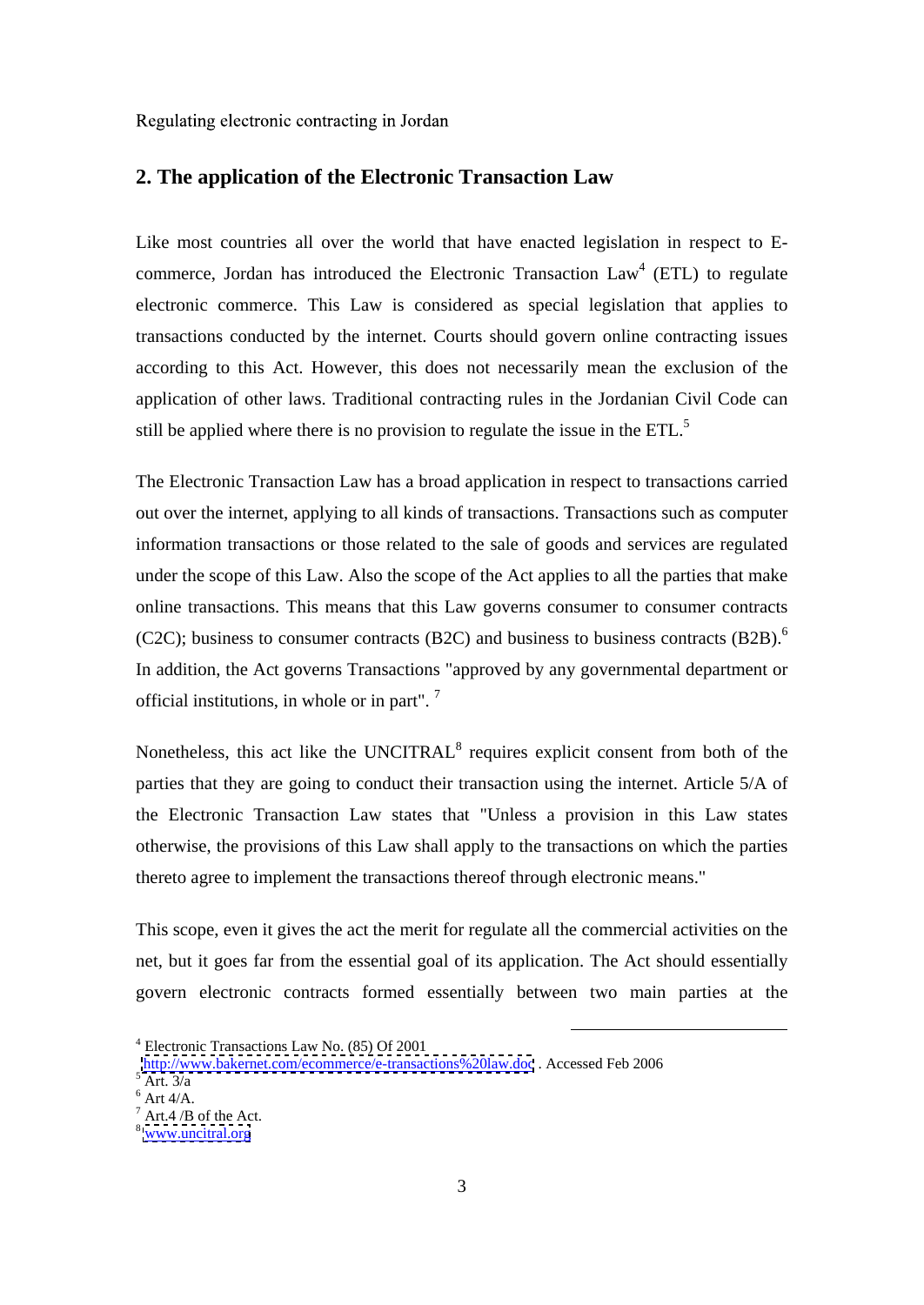commercial context especially in respect to business to consumer contracts. This is because most commercial activities occur between a business firm on one side and a consumer on the other. This requires a legal framework that facilitates this kind of activity, especially in respect to consumers. However, the application of this act does not exclude the application of any act relevant to the transaction. <sup>9</sup> This non exclusion implies that the Civil Code in Jordan is still applicable to transaction carried out through the internet.

Returning back to the main question of this part which is whether the legislative approach in Jordan aims to provide new electronic contracting rules as a reflection of the emergence of electronic interaction, or whether these rules are comported with the general approach in the civil code in unifying the rules. It can be said that the legislation for electronic transaction in Jordan neither creates new rules for electronic contracting nor excludes the application of the traditional contracting rules in the civil law. This gives us a clear indication of the main aim of the legislation in unifying the contracting rules in the online or offline environment. Even this Law is considered as a special legislation for electronic commerce but the contracting rules are the same. This adoption of this way of analyses returns to two main reasons. Firstly, before the emergence of internet technology the Civil Code policy implied that the application of the embodied contracting rules should be extendable to new methods of communication. The provision of the Civil Law gives us a clear indication that new methods of communications such as the phone or any similar method are under the scope of the Civil Law application. This is clear from the Article 102 which indicates that "Contracting by telephone or any similar method shall in respect of the place be considered as if it has been completed between two contracting parties not present when the contract was made."

Secondly, an analysis of the Electronic Transactions Law provisions, gives us a clear indication of the aim of unification between the contracting rules whether they are for the physical world or for the online world. There are no new rules that create or establish legal positions different than that in the Civil Code. For example, within the few

 $\overline{9}$  Art  $3/A$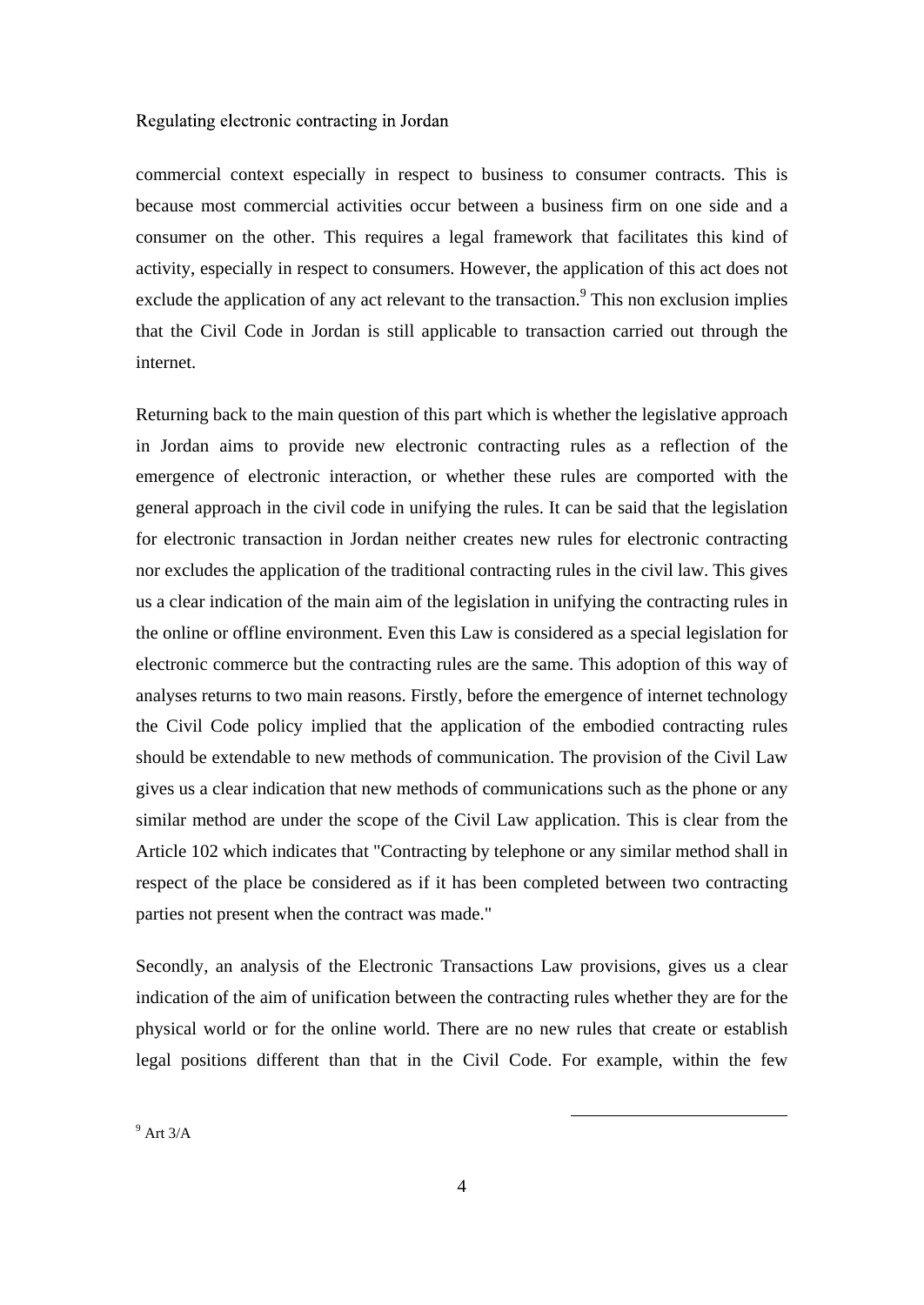contracting rules in the Act, $^{10}$  none of them regulate the mechanism of forming contracts through the net or the moment of conclusion online contract. On the contrary, the provisions of the act aim principally to clarify legal issues surrounding electronic contracting rather than establishing new rules. For example Article 15 clarifies the controversial problem of determining when and where the message is deemed to be sent or received. This article, however, does not establish the rules of contract conclusion, but merely explains the time of sending or receiving the message.

The aim of unification of the contracting rules in the ETL returns to the main source of this Law. The ETL relies to large degree on the Model Law (UNICITRAL). This is clear through the provisions of the law which are to some extent similar to those in the Model Law. This is due to the influence of the UNCITRAL in electronic commerce legislation in Jordan. The Law in Article 3 aims to facilitate the use of electronic means. This is a general goal for the Law. This has been done by adjusting contracting rules to cope with the electronic environment and removes obstacles that face online contracting in general and regarding electronic contracting rules particularly. Many examples in the act show the trend towards unification of the rules in Jordan. Providing details provisions for electronic contracting rules will affect the main goal for that unification. Therefore, the electronic agreements should be given the same legal effect as traditional paper based contracts. This principle is clear in most legislation around the world.

But this aim is not the whole of the story. This Act can be described as a first step in regulating electronic commerce in Jordan, which requires further steps in two areas. Firstly, the Model Law as a source for this Law does not succeed in answering several questions relating to online contracting, such as providing trust and transparency to the actors in the electronic environment. This is because the UNICTRAL is a Model Law aiming to provide general provisions without interfering in of the national legal system of any country, as any legal system has its own policy which comports with the economic, social and cultural nature of that country. Appling this reasoning in the case of Jordan, we do not find any provision reflecting thepolicy behind somecommercial parties concerns in the online environment, such as providing rules regulating the consumer or the  $10$  Arts 7 -19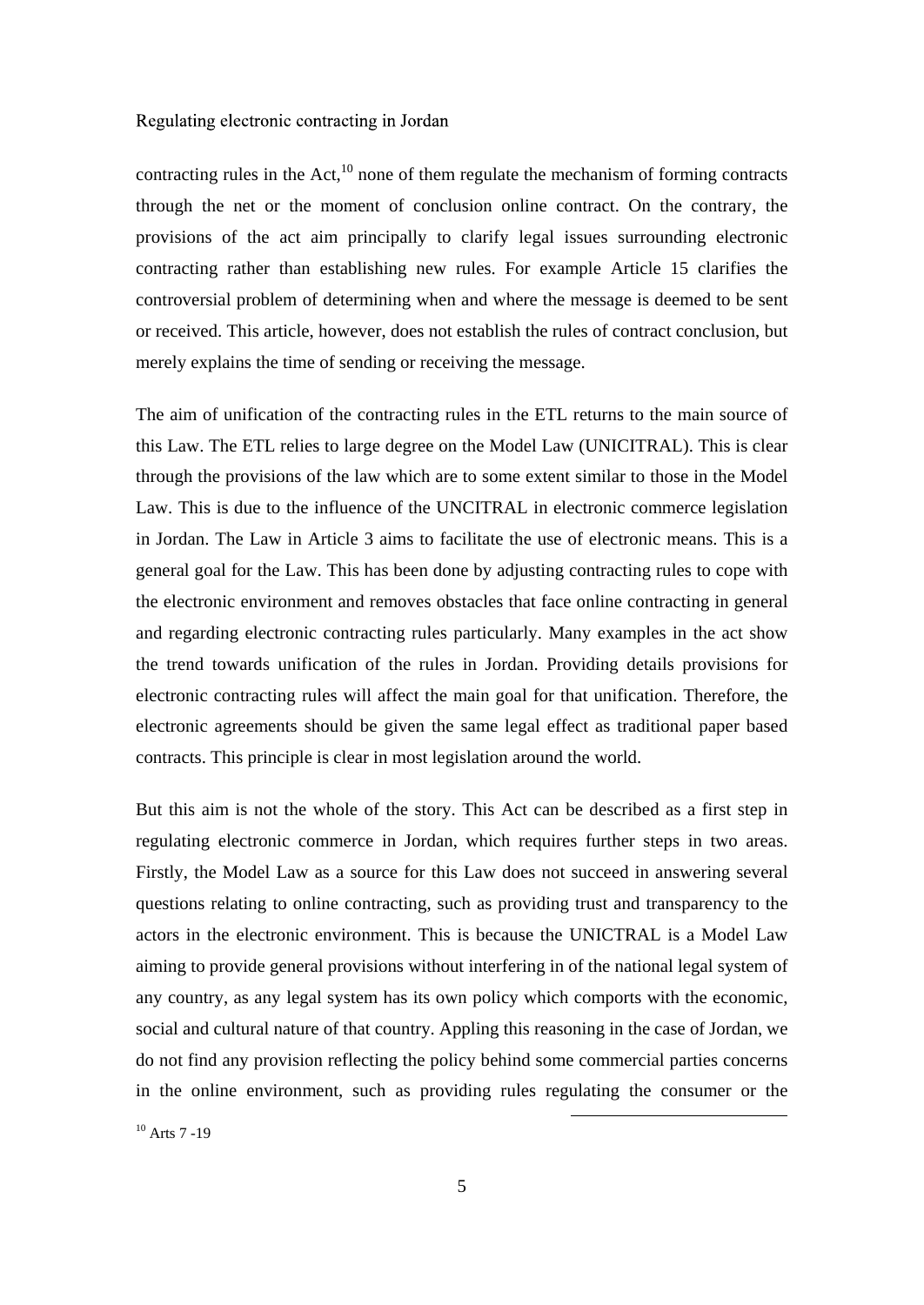business rights and obligations. Especially one when considers that the online environment is a place where many mistakes and errors and some times even fraud, can happen easily. There is a particular need for legislative action to provide some trust to the participants.

Secondly, the Jordan legislature has not taken advantage of the opportunity to consider some of the e-commerce legislation in the modern countries in regulating the establishment of online stores and the activities of Internet Service Provider, as is done in the UK or at the European level. These two criticisms can be the most major obstacles facing online contracting in Jordan as we will discuss in the following section.

## **3. Obstacles that Face Online Contracting in Jordan**

Here in this part, two of the main criticisms that face the E-commerce legal framework in Jordan will be discussed in the following:

### **3.1 Consumer Protection:**

In general there is no comprehensive consumer protection legislation in Jordan. Most of the consumer protection rules are embodied in the general rules of theCivil Code or in the Commercial Law. For example, any action brought for damage caused by defective products will be primarily premised on the law of tort or contract.<sup>11</sup> Also in the case of a claim for personal injury under the tort of negligence, or a claim for breach of contract, or misrepresentation, the case will be governed by the general principles of these Acts. Also most of the rules regarding forming contractual relations in the traditional way can be governed by Civil law rules. Some of these rules themselves embody a kind of consumer protection such as those related to duress or mistake while forming the agreement.<sup>12</sup>

paragraph 2, the law gives the buyer the option to return or accept the sold property.<br>
<sup>12</sup> Mohammad Obeidat, Consumer Protection and Electronic Commerce in Jordan (An exploratory study) available at available at

 $11$  According the Civil Code Art (512/1), the sale of goods contract "shall be deemed to be made on the presumption that the sold property is free of defects except for what is customarily allowed". In

[http://www.thepublicvoice.org/events/dubai01/presentations/html/m\\_obeidat/m.obeidatpaper.html](http://www.thepublicvoice.org/events/dubai01/presentations/html/m_obeidat/m.obeidatpaper.html) Accessed March 2006.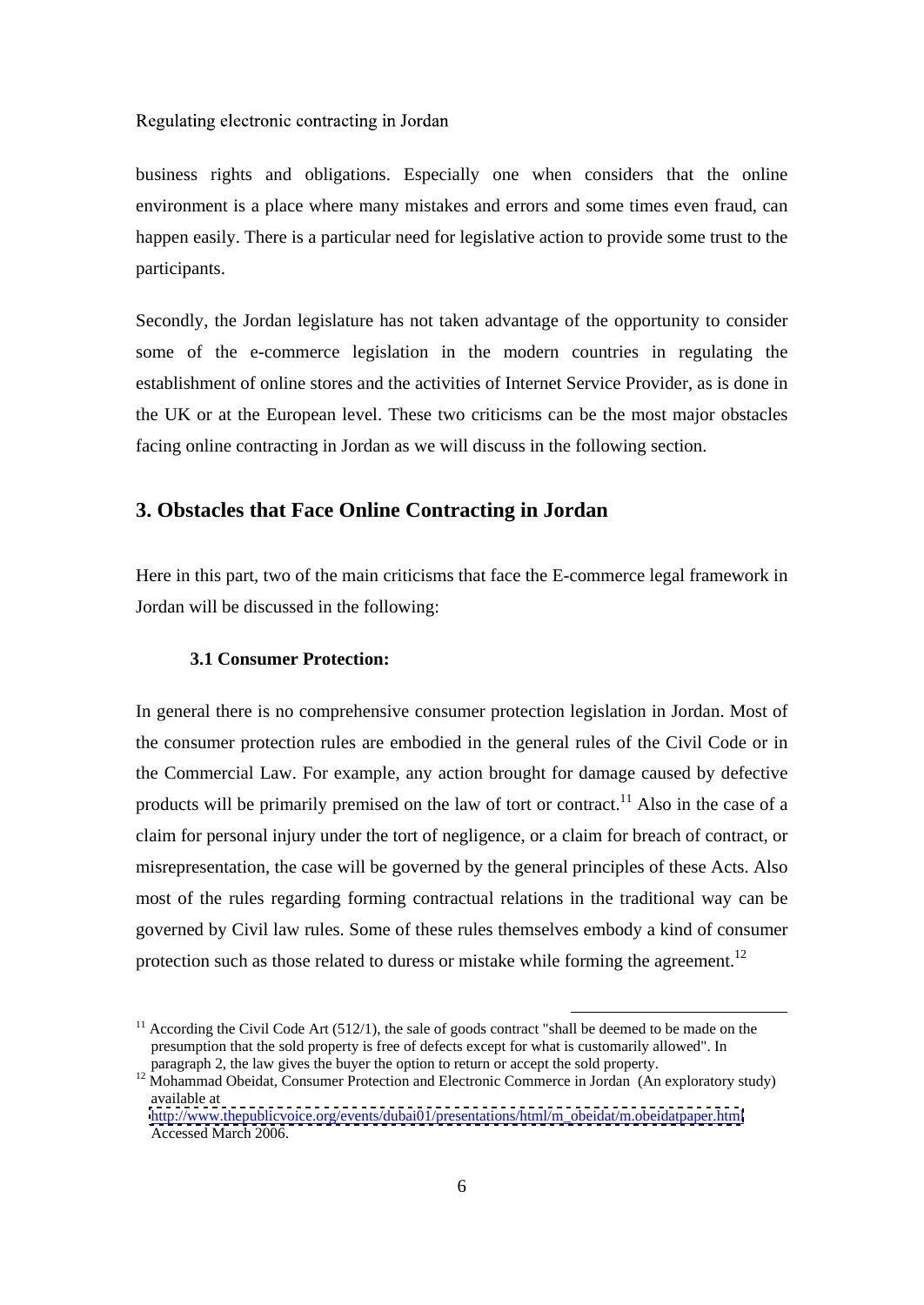The rules which can be described as consumer friendly rules are applied in the physical world of contracting where the parties are in the presence of each other and the consumer can touch, feel, even in some cases taste, the product. But in the online environment, the situation is different in two ways. Firstly, the transaction in the electronic setting is carried out at a distance, and there is no physical presence of the parties. This absence of physical presence has given rise to some concerns that policy makers must protect the actors engaging in such activities.<sup>13</sup> So, in order for e-commerce to achieve its full potential, consumers must feel that online transactions are safe, trustworthy and fair. Secondly, online sales often involve increased risk and uncertainty over that present in similar transactions in a traditional medium, thereby requiring increased protection.<sup>14</sup> This is a result of such transactions being so revolutionary both in the manner in which they occur, as well as a failure to fit within common conceptual paradigms. For instance, in the traditional sale, a consumer will go to a physical store to purchase the item. He can try, see and touch the item which is not possible in the online environment.

Therefore, any legislature aiming to provide clarity and trust in the electronic setting will try to reframe the actors rights in the context of the electronic environment, especially with regard to the consumers. This goal requires rules that can protect consumers within the electronic medium. There was a call for adopting consumer protection rules in the electronic environment before the enactment of the ETL.<sup>15</sup> Unfortunately, the ETL does not contain any explicit consumer friendly rules in the electronic environment. There is also no equivalent of the UK Consumer Protection Act in Jordan.<sup>16</sup> Neither is there legislation that regulates distance contracted such as the distance selling regulations in the UK, nor provisions protecting consumers from the abuse of sellers and suppliers in the online environment. This is as we explained above returns to the copying of UNCITRAL

<sup>&</sup>lt;sup>13</sup> 25 David R.Johnson and David G.Post, 'Law and Borders, The Rise of Law in Cyberspace ' (1996) 48Stan. L. Rev.1367. See also Saami Zain, Regulation of E-commerce by contract: Is it fair to

consumers, 31 UWLA L.Rev.163, 2000, pp163-186.<br><sup>14</sup> Saami Zain, above note,168.<br><sup>15</sup> U.S.-Jordan Joint Statement on Electronic Commerce ,available at <http://www.sice.oas.org/Trade/us-jrd/St.Ecomm.pdf>Accessed March 2006

<sup>&</sup>lt;sup>16</sup> Ian Walden, Regulating electronic commerce: Europe in the global E-conomy.E.L.Rev.2001, 26(6), 529- 547. See The Consumer Protection (Distance Selling) Regulations 2000; available at <http://www.opsi.gov.uk/si/si2000/20002334.htm> .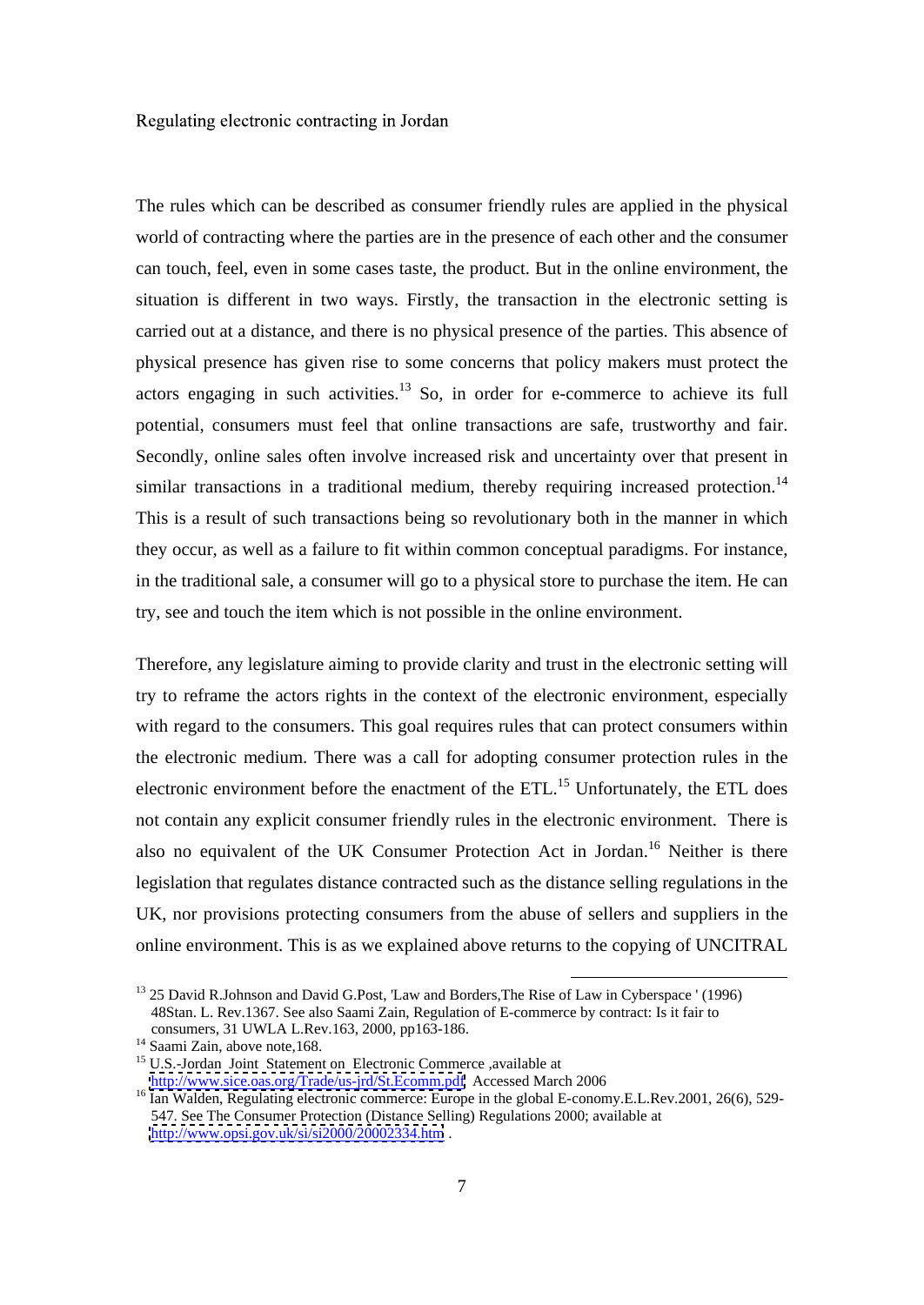rules in the ETL. Of course this does not comport with a national legislation that reflects the policy behind this act. The consumer bodies felt that e-commerce needed a more comprehensive set of regulations in order to ensure orderly development of e-commerce in the country.<sup>17</sup>

Consequently, this factor demands greater protection for the consumer. In order to achieve this protection, Jordan's legislature should ensure that the consumer should feel that online contracting is as fair and safe as traditional contracting, and can do this by enacting consumer friendly rules in the electronic environment.

#### **3.2. Establishing a framework for internet technology infrastructure**

Another important neglected aspect of regulation in Jordan is the ignorance of providing a legal framework for establishing online stores. The way of providing online activities should be governed to allow online commercial activities to flourish. From one side, it is difficult to trust online stores without knowing the origin and registration number of these stores. From another side, the application of the rules cannot be done unless there is requirement that Internet Service Providers comply with the regulations. For example, there is no equivalent article to that in the UK which stipulates "the service provider has not made available means of allowing [the individual] to identify and correct input  $\text{errors}^{*18}$ 

It is true that in December 2000, regulations were promulgated under the ETL to govern the operation and licensing of internet cafés, $19$  but these regulations do not regulate online contracting in any way. They require only that all the internet cafes be licensed by the government, and that owners and managers must record the names of all names of all users and the sites they visit. $^{20}$ 

<sup>&</sup>lt;sup>17</sup> See the suggestions from the chairman of Consumer protection Association in Jordan in his paper, above note 12.

<sup>&</sup>lt;sup>18</sup> The Electronic Commerce (EC directive) Regulations 2002, SI2002/2013, Reg.15<sup>19</sup> Report about Privacy and Human Rights in 2003 Jordan

<http://www.privacyinternational.org/survey/phr2003/countries/jordan.htm> Accessed March 2006<br><sup>20</sup> Internet Café Regulations -instructions for Regulating the Work of the Internet Centers and Cafés and the

Bases for their Licensing for the Year 2001, § 4 (December 2001) [http://www.reach.jo/documents/New\\_Laws/R3/Internet\\_Cafes\\_Regulations.pdf](http://www.reach.jo/documents/New_Laws/R3/Internet_Cafes_Regulations.pdf) Accessed March 2006